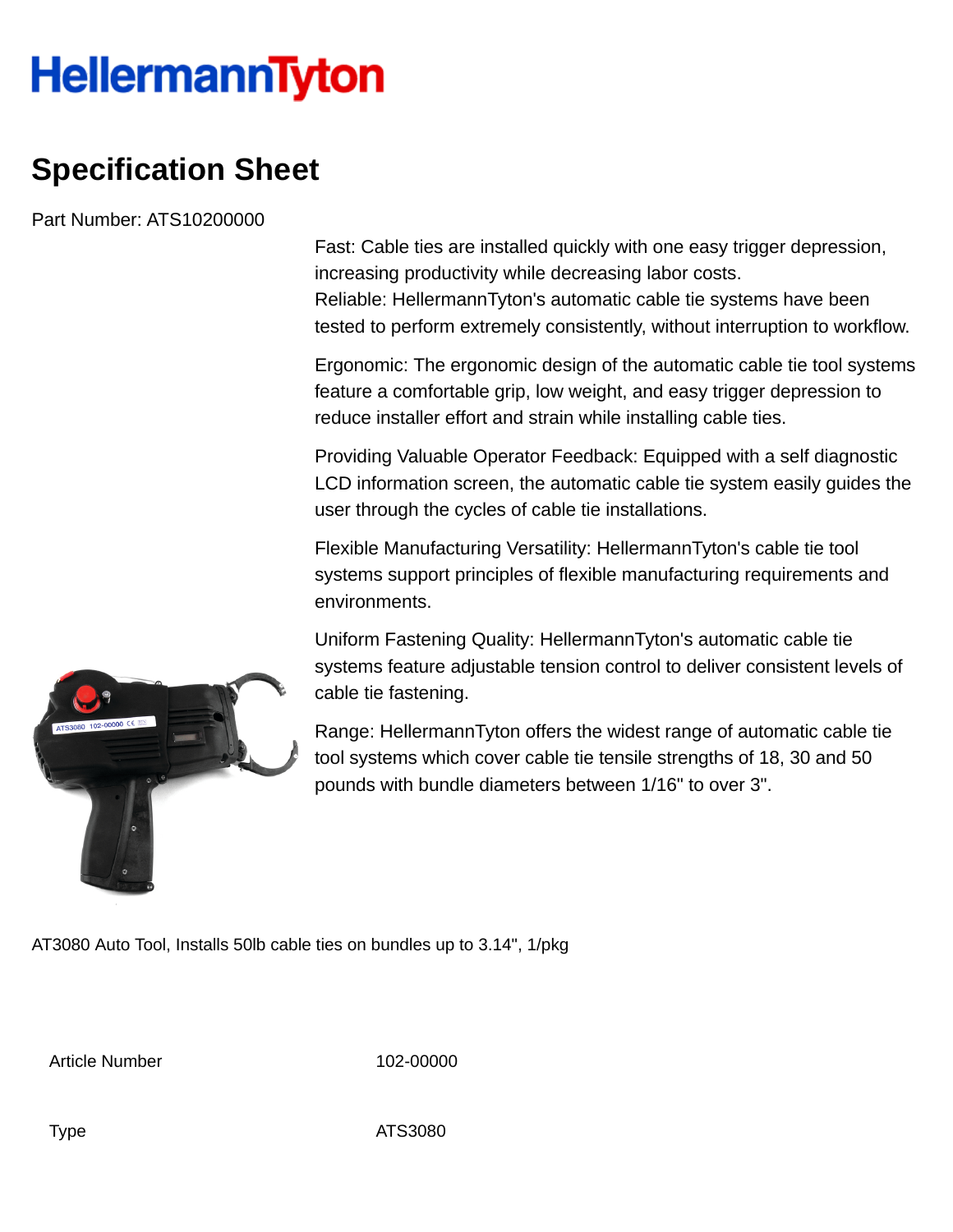| Color                                 | Black (BK)                                                                                                                                                                                                                                                                                                                                                                                                                                                                                                                                                                                                                                                                                                                                                                                                                                                                                                         |
|---------------------------------------|--------------------------------------------------------------------------------------------------------------------------------------------------------------------------------------------------------------------------------------------------------------------------------------------------------------------------------------------------------------------------------------------------------------------------------------------------------------------------------------------------------------------------------------------------------------------------------------------------------------------------------------------------------------------------------------------------------------------------------------------------------------------------------------------------------------------------------------------------------------------------------------------------------------------|
| <b>Quantity Per</b>                   | pcs.                                                                                                                                                                                                                                                                                                                                                                                                                                                                                                                                                                                                                                                                                                                                                                                                                                                                                                               |
| <b>Product Description</b>            | HellermannTyton's ATS3080 automatically installs cable ties for<br>bundles up to 3.14" in diameter with one trigger depression. This<br>innovative system utilizes strap and closures (ordered separately) to<br>achieve a waste free system. The ATS3080 uses only the required<br>strap length for the diameter. The strap is outside serrated so that it<br>will not damage sensitive wires and cable bundles. This<br>well-balanced tool has ergonomic benefits that include low weight<br>and a comfortable hand grip which reduce operator strain and injury<br>while installing cable ties. The ATS3080 possesses an LED panel<br>which makes it easier to maintain and operate the tool. The ATS3080<br>has three jaw diameters available; 1.18" (30mm), 1.96" (50mm), 3.14"<br>(80mm). After the jaws are easily interchanged, further tool<br>adjustment between the three jaw diameters is unnecessary. |
| <b>Short Description</b>              | AT3080 Auto Tool, Installs 50lb cable ties on bundles up to 3.14",<br>$1$ /p $kg$                                                                                                                                                                                                                                                                                                                                                                                                                                                                                                                                                                                                                                                                                                                                                                                                                                  |
| <b>Global Part Name</b>               | ATS3080-MET/PL-BK                                                                                                                                                                                                                                                                                                                                                                                                                                                                                                                                                                                                                                                                                                                                                                                                                                                                                                  |
| Contents of pkg/kit                   | Includes ATS3080 tool, power cord, tool cord, and maintenance and<br>operation manual. Does not include power supply.                                                                                                                                                                                                                                                                                                                                                                                                                                                                                                                                                                                                                                                                                                                                                                                              |
| <b>Bundle Diameter Min (Metric)</b>   | 0.0                                                                                                                                                                                                                                                                                                                                                                                                                                                                                                                                                                                                                                                                                                                                                                                                                                                                                                                |
| <b>Bundle Diameter Max (Imperial)</b> | 3.14                                                                                                                                                                                                                                                                                                                                                                                                                                                                                                                                                                                                                                                                                                                                                                                                                                                                                                               |
| <b>Bundle Diameter Max (Metric)</b>   | 100.0                                                                                                                                                                                                                                                                                                                                                                                                                                                                                                                                                                                                                                                                                                                                                                                                                                                                                                              |
| <b>Cable Ties</b>                     | ATS3080 Strap, ATS3080 Closure                                                                                                                                                                                                                                                                                                                                                                                                                                                                                                                                                                                                                                                                                                                                                                                                                                                                                     |
| <b>Cycle Time</b>                     | approx. 1.3 sec. (50 mm jaw)                                                                                                                                                                                                                                                                                                                                                                                                                                                                                                                                                                                                                                                                                                                                                                                                                                                                                       |